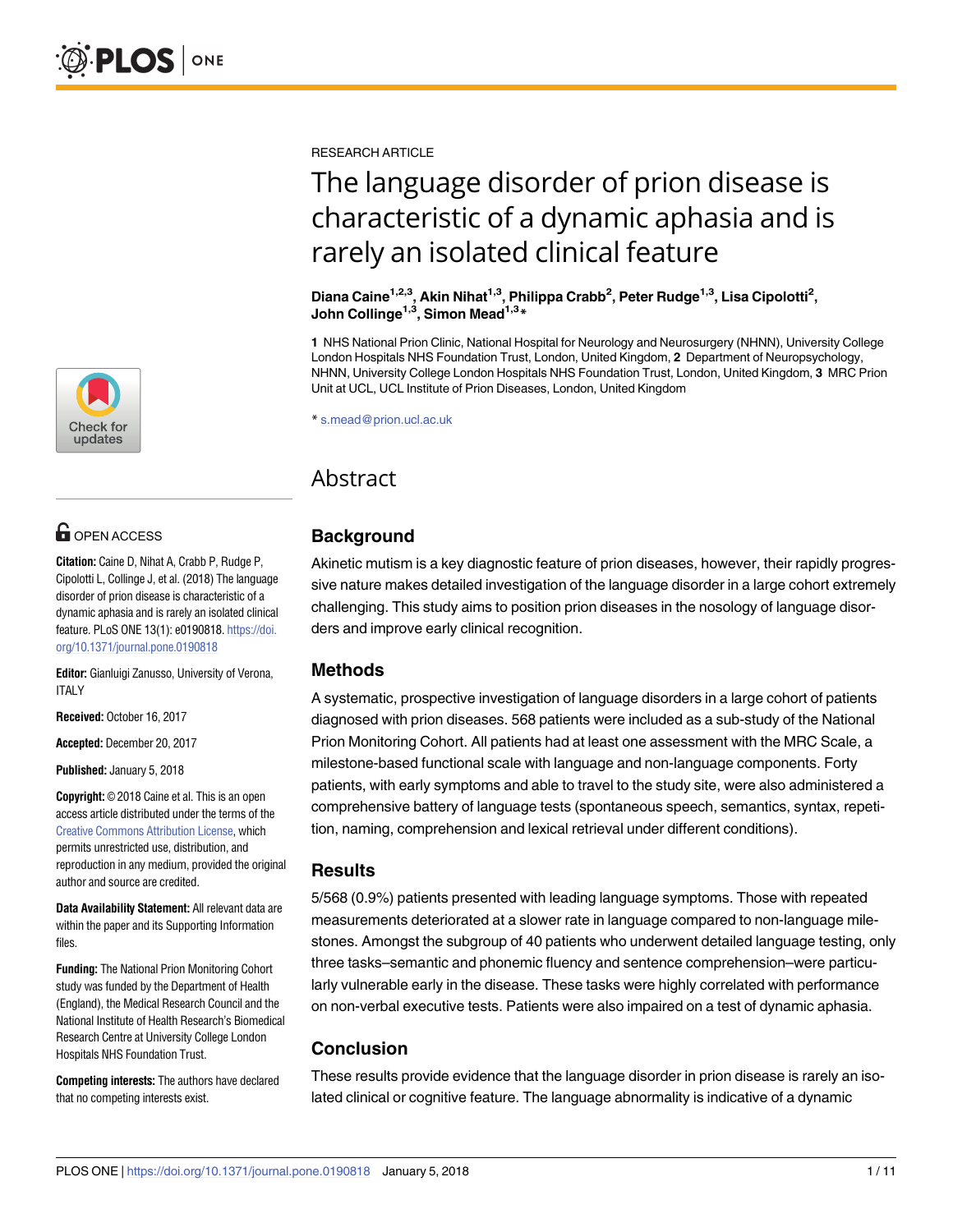<span id="page-1-0"></span>aphasia in the context of a prominent dysexecutive syndrome, similar to that seen in patients with the degenerative movement disorder progressive supranuclear palsy (PSP).

### **Introduction**

Recently there has been intense interest in language function in neurodegenerative diseases with the specific characteristics of language disorders now contributing significantly to the differential diagnosis. The primary progressive aphasias (PPA: fluent, non-fluent or logopenic) have been identified as a prominent and even pathognomonic feature in the cortical dementia syndromes of Alzheimer's disease (AD) and fronto-temporal dementia (FTD) [\[1,2](#page-9-0)], while the conditions once characterised as 'movement disorders' (progressive supranuclear palsy [PSP], cortico-basal degeneration [CBD], amyotrophic lateral sclerosis [ALS], dementia with Lewy bodies [DLB]) are now also known to be associated with cognitive deficits that include language impairment [[3](#page-9-0)]. Language symptoms have frequently been remarked upon, but relatively little studied in patients with prion disease (for example, [\[3–6\]](#page-9-0)). The aim of the present study was to remedy this important gap by systematically characterising the language disorder in a large cohort of patients with prion disease.

Prion diseases are recognised as a heterogeneous group of transmissible neurodegenerative conditions which share a mechanism related to the templated misfolding of normal cell-surface prion protein into disease-associated multimeric forms [\[7\]](#page-9-0). They can be divided into three aetiological categories: inherited, as an autosomal dominant trait associated with mutations in the gene that encodes prion protein; acquired, through dietary or medical exposure to prions; or of unknown causes, termed sporadic disease. The most common form of human prion disease, sporadic Creutzfeldt-Jakob disease (sCJD), manifests as a rapidly progressive dementia associated with neurological signs like cerebellar ataxia, myoclonus and motor features, whereas inherited and acquired forms can be more slowly progressive. The rapid progression and advanced clinical state of most cases at presentation to specialist care makes detailed neuropsychological study difficult.

Although the pattern of cognitive impairment in prion disease has generally been considered pervasive, even patients with the rapidly progressive sporadic form of the disease have occasionally presented with focal cognitive deficits including aphasia  $[8-12]$ . Regardless of the timing of onset of language relative to other symptoms, prion patients are often described as becoming mute as the disease progresses (for example, [[13](#page-9-0)]), and this clinical feature is enshrined as one of the cardinal diagnostic features of sporadic CJD (see [http://www.cjd.ed.ac.](http://www.cjd.ed.ac.uk/diagnosis-and-testing/diagnostic-criteria) [uk/diagnosis-and-testing/diagnostic-criteria\)](http://www.cjd.ed.ac.uk/diagnosis-and-testing/diagnostic-criteria). It has recently been suggested that about 1% of patients with sCJD present with an isolated language disorder [\[6\]](#page-9-0). A study of two groups of familial prion patients found that as many as two thirds of patients with the 6-octapeptide repeat insertion (OPRI) mutation in the prion protein gene (*PRNP*) presented with impaired naming and apraxia as prominent features [\[14\]](#page-9-0). Two reports have raised the possibility of progressive non-fluent aphasia (PNFA) in the context of prion disease  $[15, 16]$  $[15, 16]$  $[15, 16]$ , while the logopenic variant of PPA has also been identified in the context of [[5](#page-9-0)].

In our previous investigation of cognitive function we demonstrated that while the leading cognitive symptom in most patients was executive dysfunction, even mildly affected patients were impaired on some language tasks, with verbal fluency and sentence comprehension particularly vulnerable [\[17\]](#page-10-0). Detailed investigation of language deficits in prion disease represents an opportunity to both deepen our understanding of the cognitive characteristics of this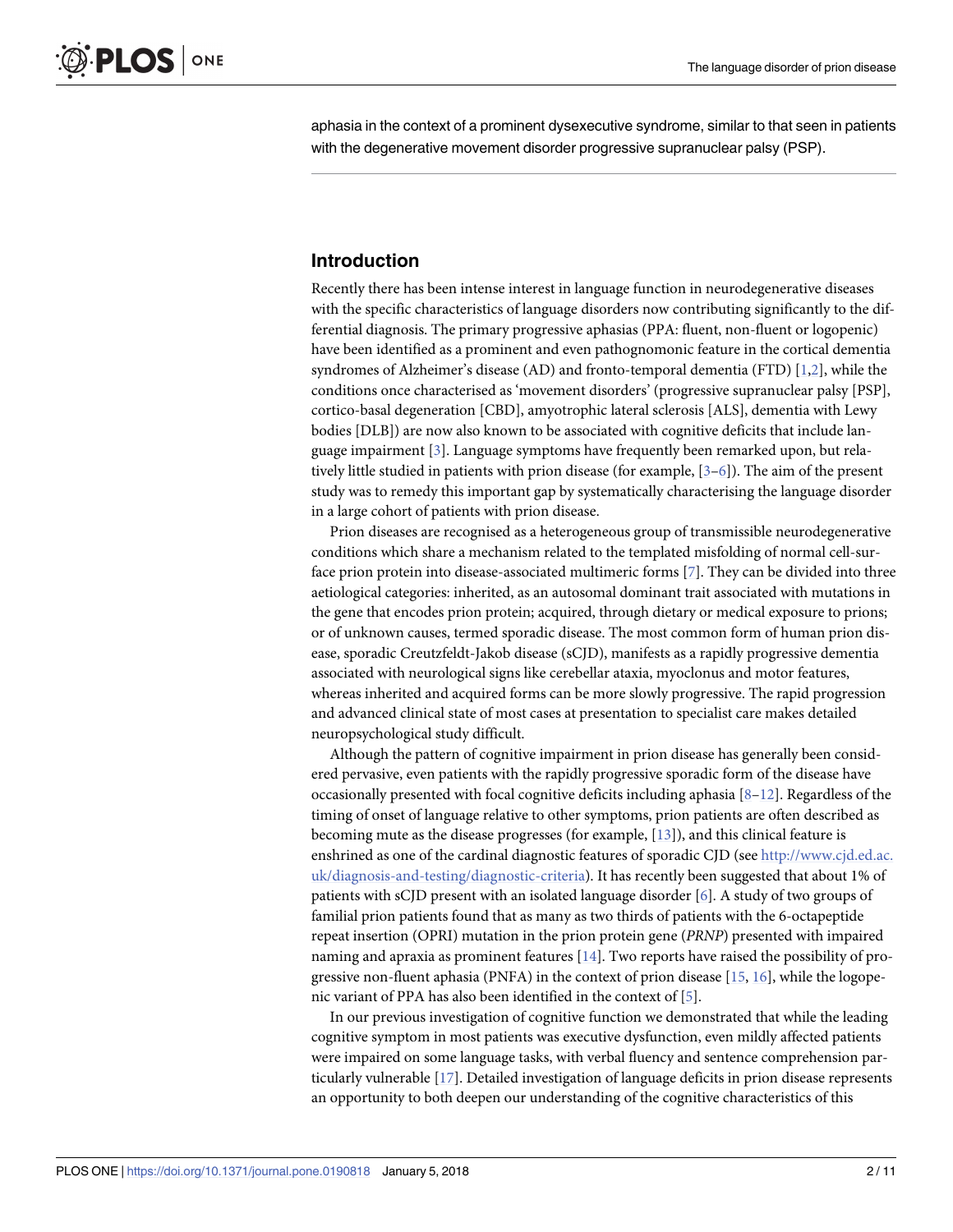<span id="page-2-0"></span>disease and, as already demonstrated in other neurodegenerative conditions, improve diagnostic acuity. Through the National Prion Monitoring Cohort, a UK-based prospective observational study of all types of prion disease [[18](#page-10-0)], such a study in a relatively large group of patients has been possible for the first time. The aims of this project were threefold: (1) to investigate systematically the prevalence and characteristics of language impairment in an unselected series of patients with early stages of prion disease, (2) to evaluate the relationship between language impairment, and other clinical and cognitive symptoms (3) to situate the language disorder in prion disease in relation to that seen in other neurodegenerative diseases.

# **Methods**

### **Participants**

Participants were prospectively recruited to the National Prion Monitoring Cohort between October 2008 –April 2017, via the National Prion Clinic at the National Hospital for Neurology and Neurosurgery, London (NHNN). Ethics approval for the study was granted by the Eastern Multicentre Research Ethics Committee. Informed consent was provided by each subject or their next of kin. 568 patients were included, with the following diagnoses: sCJD  $(n = 427)$ ; inherited prion disease (IPD,  $n = 115$ ); iatrogenic CJD (iCJD,  $n = 16$ ); variant CJD  $(vCJD, n = 10)$ . Diagnosis was established by prion protein gene sequencing, neuropathological examination, or using epidemiological diagnostic criteria [[19](#page-10-0)].

### **MRC Scale with verbal component**

All patients had at least one assessment with the MRC Prion Disease Rating Scale (MRC Scale): a validated, functional outcome measure reflecting disease progression in CJD on a 20-point scale (where 20 is normal function). The MRC Scale is based on milestones in verbal (language), motor, continence, cognitive and social care domains [\[18\]](#page-10-0). The verbal component is a score of 0 (mute) to 4 (normal conversation), intended to identify gross onset and progression of language disturbance (Table 1).

### **Detailed language testing**

A subset of 40 patients underwent a dedicated neuropsychological battery. This group, which includes those reported in our previous study of the overall cognitive profile of prion patients [\[17\]](#page-10-0), comprised patients with sporadic, inherited or acquired prion disease [(40% female  $(n = 16)$ , 60% male  $(n = 24)$ ; average age 51.4 years) and 33 healthy control participants  $(49\%)$ female (n = 16); 51% male (n = 17); average age 49 years)], recruited from patients' families (if negative for a *PRNP* mutation, or not at risk). The patients were diagnosed as follows: inherited prion disease (IPD)  $(n = 26)$ , including 5-OPRI  $(n = 4)$ , 6-OPRI  $(n = 2)$ , P102L  $(n = 10)$ , D178N (n = 3), Q212P (n = 1), E200K (n = 3), A117V (n = 1), Y163X (n = 1) and E196K

**Table 1. The verbal component of the MRC Scale [\[18](#page-10-0)].**

| <b>Best Verbal</b><br>Response | Descriptor                                                                                               |
|--------------------------------|----------------------------------------------------------------------------------------------------------|
|                                | Mute                                                                                                     |
|                                | Incomprehensible sounds                                                                                  |
|                                | Single words                                                                                             |
|                                | Sentences but difficulty in findings words, uses incorrect words or is often disorientated /<br>confused |
|                                | Normal conversation                                                                                      |

<https://doi.org/10.1371/journal.pone.0190818.t001>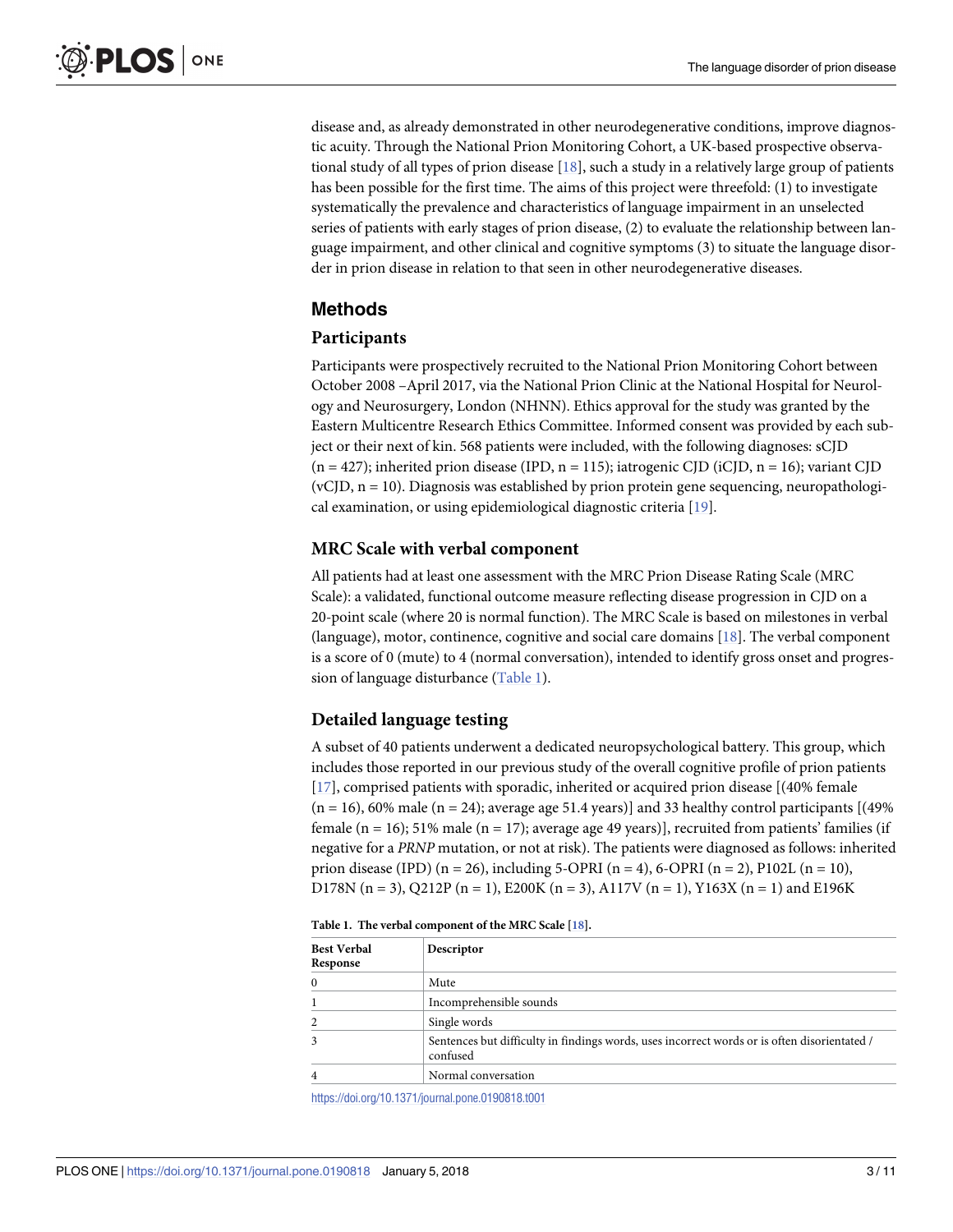<span id="page-3-0"></span>

|        |    | Patients             |                     | Controls |                      |                   |  |
|--------|----|----------------------|---------------------|----------|----------------------|-------------------|--|
|        | N  | Age<br>Mean $(s.d.)$ | 10<br>Mean $(s.d.)$ |          | Age<br>Mean $(s.d.)$ | IQ<br>Mean (s.d.) |  |
| Male   | 24 | 50.3(9.4)            | 101.8(16.6)         |          | 50.3(12.5)           | 104.0(11.2)       |  |
| Female | 16 | 52.9(14.2)           | 102.4(12.7)         | 16       | 47.4 (14.5)          | 108.0(15.9)       |  |
| Total  | 40 | 51.4(11.4)           | 102.5(15.1)         | 33       | 48.9 (13.4)          | 109.3(11.7)       |  |

#### Table 2. Demographic information with estimated IQ based on the NART reading test for patients and controls, s.d. = standard deviation.

<https://doi.org/10.1371/journal.pone.0190818.t002>

 $(n = 1)$  mutations; iCJD  $(n = 2)$ ; sporadic CJD  $(sCJD)$   $(n = 11)$  or variant CJD  $(vCJD)$   $(n = 1)$ . Patients were included if they were definitely symptomatic but able to complete all the language tasks administered. Patients who were too impaired or who had an additional neurological disorder were excluded from this part of the study. Patients and controls were relatively matched for age ( $p = 0.45$ ), gender ( $p = 0.61$ ), and estimated full-scale IQ ( $p = 0.07$ ) (see Table 2).

Assessment scores for patients with IPD recruited prior to developing symptoms, were taken from the first assessment following the point at which they were deemed symptomatic for the disease. Patients with other forms of the disease were always symptomatic at first presentation and the scores included here were those obtained at that time.

Some of the language tests administered comprised part of the general neuropsychological battery previously reported [[17](#page-10-0)], but others were incorporated into this comprehensive language study designed specifically to address the characteristics of changes in language function in this disease. The additional tests were: *Spontaneous speech* (Cookie Jar Theft picture description, 60"); *Naming* to picture (Graded Naming Test, GNT [[20](#page-10-0)]); *Semantics* (word definition, WAIS-III Vocabulary sub-test, Vocab [[21](#page-10-0)]; concrete synonym matching; category fluency (Animals); *Syntax* (Test for Reception of Grammar, TROG [\[22\]](#page-10-0)); *Repetition* (polysyllabic lowfrequency words; non-words [\[23\]](#page-10-0); sentences); *Spelling* (Graded Difficulty Spelling Test, GDST [\[24\]](#page-10-0)); *Executive language tasks* (letter fluency, [[25](#page-10-0)]; Hayling Sentence Completion Test [[26](#page-10-0)]; high/low constraint sentence completion test [\[27\]](#page-10-0).

Four tests (word and sentence repetition, picture description and spelling) not found to be helpful in a preliminary analysis were excluded from the battery, to enable inclusion of more targeted tasks. The Hayling Sentence Completion Test and a test of sentence completion under different degrees of constraint were added to refine the language battery after initial analysis of language tasks. Only a subset of symptomatic patients  $(n = 14)$  were administered the latter tests, for which controls  $(n = 28)$  were at-risk, asymptomatic patients (gene positive or not tested and but without symptoms or signs on comprehensive neurological assessment). Additionally, the following non-language tests of executive function were administered: *Response inhibition* (Stroop Test [\[28\]](#page-10-0)); *Cognitive flexibility* (Trail Making Test Part B [[29](#page-10-0)]).

### **Statistical analysis**

Descriptive statistics (mean, median, interquartile range) for all patient MRC scores at each level of verbal component  $(0-4)$  were calculated (total patients  $n = 568$ , total individual assessments n = 2458, SPSS Statistics v22, IBM). A linear mixed modelling approach was used in 261 patients with sporadic CJD (1753 MRC Scale assessments) with 2 or more scores, to estimate linear rates of decline in verbal and non-verbal components of the MRC Scale (methodology as per [[30](#page-10-0)]).

For the neuropsychological data, we used an independent t-test or its non-parametric equivalent to compare patients' scores with those of controls for each test. To control for multiple comparisons, a p-value of *<*0.01 was always used as the criterion for significance. Missing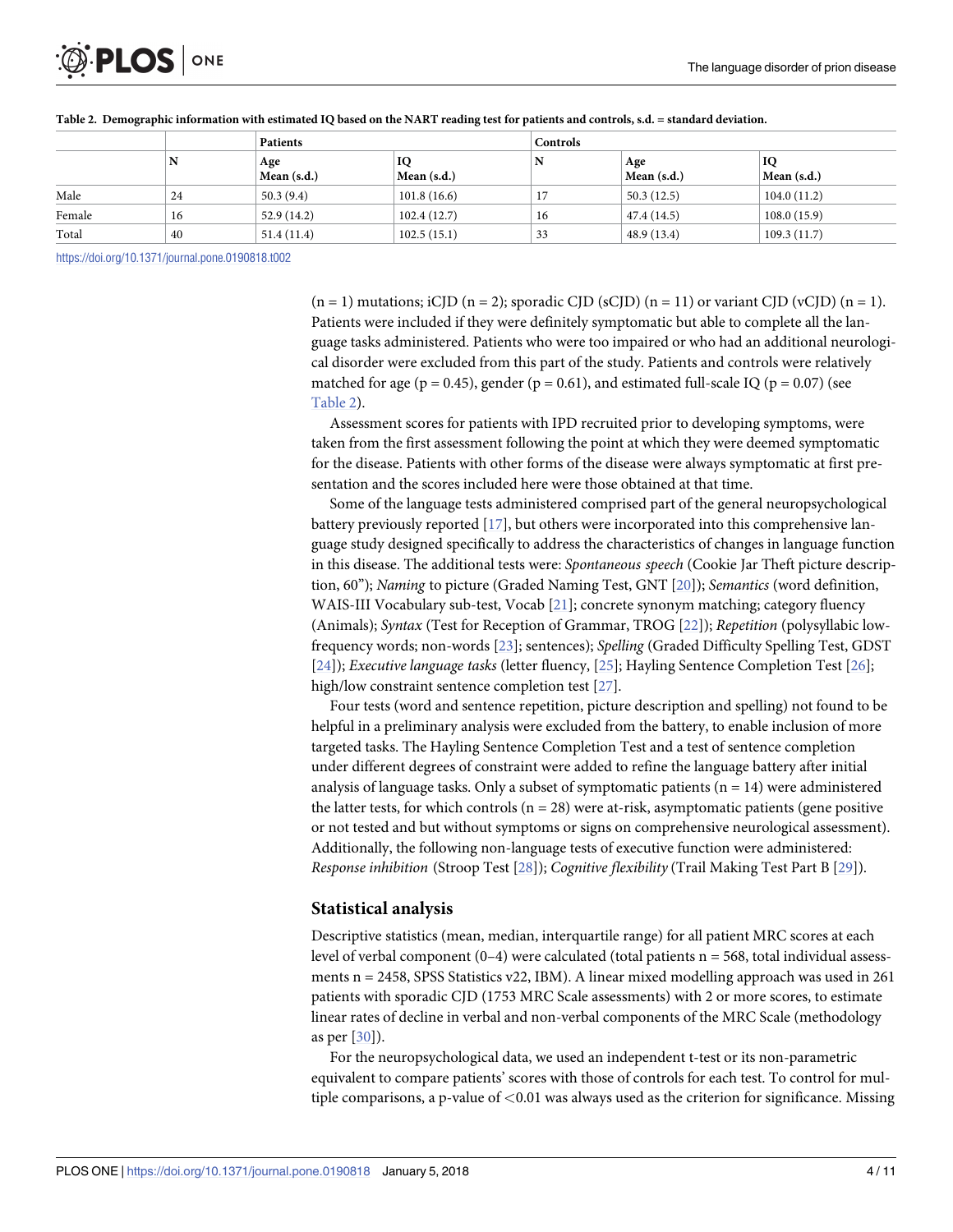<span id="page-4-0"></span>data were treated with a missing at random approach. All statistical analyses were performed using the statistical package for the social sciences v.11.5 (SPSS, IBM, New York).

Following the procedure used in our previous study to assess the relative vulnerability of each language task, individual patient performance was compared with control mean scores and standard deviations. We calculated the percentage of patients whose performance was impaired on each task, and thus determined which language tasks were most vulnerable early in the disease. Finally, correlations between language tests and performance on tests of executive function were examined to assess for possible associations amongst tasks in these two cognitive domains.

### **Results**

### **Onset of language dysfunction in the complete cohort**

Only 5/568 (0.9%) patients (sCJD = 3, D178N = 1 MV, E196K = 1) presented with leading language symptoms (MRC Score = 19, verbal component =  $3/4$ ), with the following characteristics: sCJD age at onset  $(AAO) = 62/75/32$ yrs respectively, disease duration  $(DD) = 17/65$ months/patient alive at 9 months, codon 129 = VV/MV/MM; D178N AAO = 38yrs, DD = 19 months, codon  $129 = MV$ ; E196K AAO = 68yrs, DD = 22 months, codon  $129 = MM$ .

Most commonly, where language function was impaired at the first presentation, this was in tandem with other deficits. Contrary to the suggestion of early (more rapid) verbal impairment, using a linear mixed modelling approach in a subset of patients, we found a slightly faster rate of decline in *non-verbal* domains (-0.107 Δnon-verbal Scale/day,  $CI = 0.201 - 0.112$ ) vs. verbal component scores (slope =  $-0.096$   $\Delta$ verbal Scale/day,  $CI = 0.091 -$ 0.101,  $p = 0.003$ ). For patients with a verbal score of 3 (i.e. language impairment on the MRC Scale), the mean and median total MRC Scale scores were 11 (s.d  $+/-3.90$ ), indicating concurrent functional impairment in other domains (Table 3).

### **Detailed neuropsychological testing in a subset of patients and controls**

On more detailed investigation of language in a smaller samples of patients  $(n = 40)$  analysed as a group [\(Table](#page-5-0) 4), and consistent with our previous findings, patients performed more poorly than controls on all language tests (p values  $\leq 0.01$ ), with one exception: concrete synonym matching ( $p = 0.056$ ). We previously employed the heuristic that since those tests on which the largest proportion of patients were impaired were also those on which performance of the more mildly affected patients was affected, those were the tasks that could be considered most vulnerable to this disease. We therefore determined the percentage of patients impaired on each of the individual language tasks administered. Only a small number of the extensive range of language tasks employed were clearly more likely than others to be impacted early in the disease, and therefore to constitute a significant feature of the early presentation. Three tests stand out in this regard: the two verbal fluency tasks, category fluency (Animals: 72.5%) and letter fluency (FAS: 70.0%); and syntactic (sentence) comprehension (TROG: 60%). Just

| <b>Verbal Component Score</b> | Mean MRC Scale Score (/20) | Median MRC Scale Score (/20) | <b>Standard deviation</b> | Range    | Q1                   | Q <sub>3</sub> | <b>IQR</b> |
|-------------------------------|----------------------------|------------------------------|---------------------------|----------|----------------------|----------------|------------|
|                               | 15.6                       | 16                           | 3.7                       | $5 - 20$ | 1 <sub>2</sub><br>15 | 19             |            |
|                               | 11.0                       | 11                           | 3.9                       | $3 - 19$ |                      | 14             |            |
|                               | 5.9                        |                              | 2.7                       | $2 - 17$ |                      |                |            |
|                               | 2.9                        |                              | 1.8                       | $1 - 14$ |                      |                |            |
| $^{0}$                        | 0.9                        |                              | ل. 1                      | $0 - 9$  |                      |                |            |

**Table 3. MRC Scale and verbal component scores for all patients (n = 568).**

<https://doi.org/10.1371/journal.pone.0190818.t003>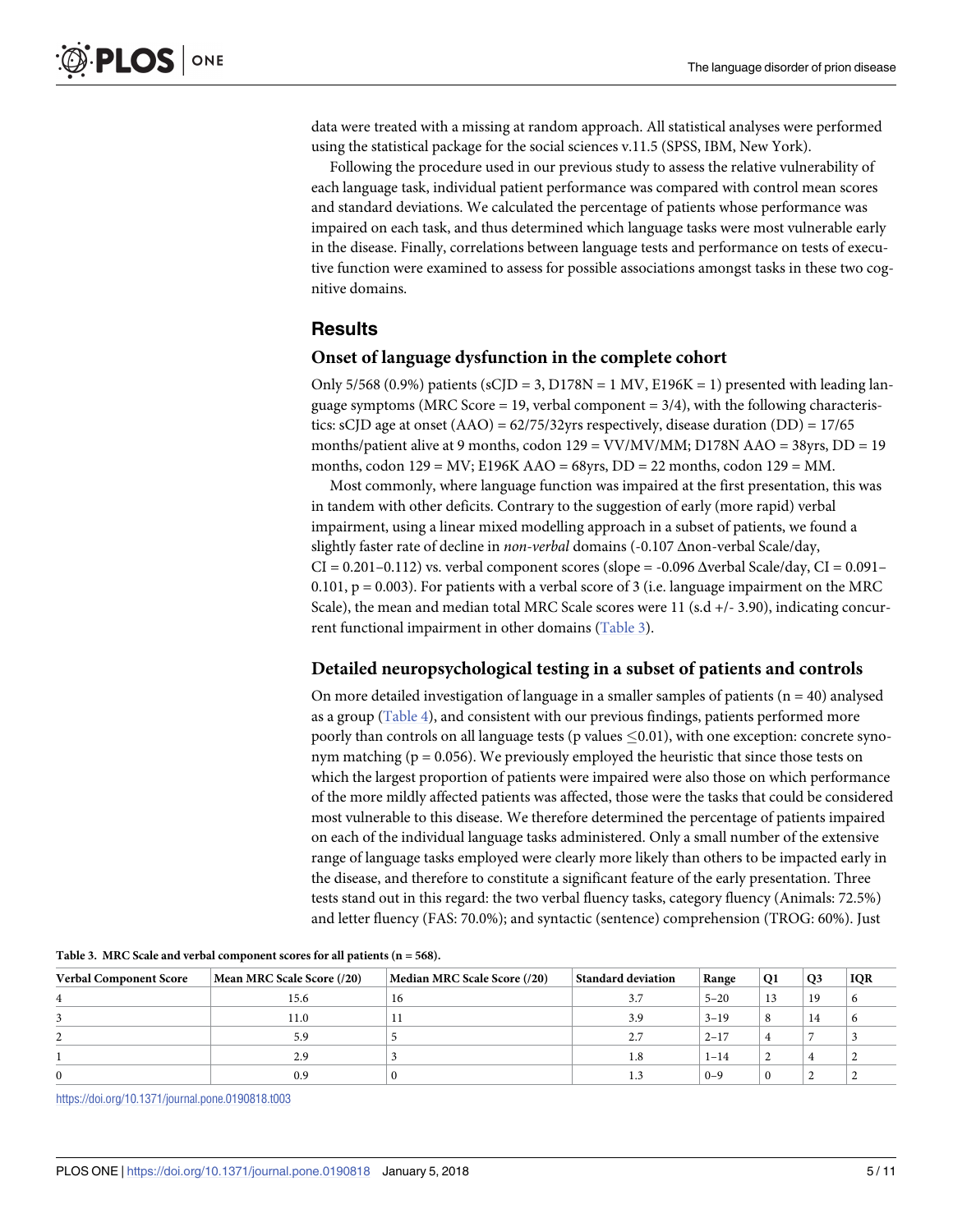<span id="page-5-0"></span>

| Test (Max. Score)            | Patient         | Control       | T            | P            |  |
|------------------------------|-----------------|---------------|--------------|--------------|--|
|                              | Mean $(s.d.)$   | Mean (s.d.)   | (df)         | $(2-tailed)$ |  |
| Picture Description (no max) | 101.9(40.6)     | 131.0(30)     | $-3.2(61)$   | .002         |  |
| GNT(30)                      | 18.6(6)         | 22.7(2.9)     | $-3.6(71)$   | .001         |  |
| WAIS-III Vocab. (20)         | 8.8(3.5)        | 11.5(2.7)     | $-3.7(71)$   | .000         |  |
| Synonym Matching (25)        | 20.8(3.5)       | 22.2(2.2)     | $-2(71)$     | .050         |  |
| Animal fluency (no max)      | 12.3(6.6)       | 22.6(5.3)     | $-7.3(71)$   | .000         |  |
| <b>TROG (40)</b>             | 33.2(6.6)       | 38.5(1.0)     | $-4.53(71)$  | .000         |  |
| Word Repetition $(40)^*$     | 39.4(1.0)       | 40.0(.0)      | $165.0/-5.5$ | .000         |  |
| Non-word Repetition (20)     | 15.3(5.0)       | 18.8(1.8)     | $-3.8(71)$   | .000         |  |
| Sentence Repetition (15)*    | 27. (2.7)       | 30.00(.0)     | $264.0/-4.4$ | .000         |  |
| GDST(30)                     | 14.6(9.66)      | 20.97(5.60)   | $-3.24(61)$  | .002         |  |
| FAS (no max)                 | 26.60 (15.37)   | 44.36 (12.89) | $-5.28(71)$  | .000         |  |
| Stroop test $(112)$          | 55.28 (32.89)   | 103.09(8.13)  | 5. (71)      | .000         |  |
| Trail Making B (no max)      | 158.08 (108.29) | 60.73 (22.04) | 5.13(71)     | .000         |  |

[Table](#page-4-0) 4. Comparison of patients' (n = 40) and controls' (n = 33) mean scores on the battery of language tasks in a subset group that underwent detailed neuropsy**chological testing.**

Mann-Whitney U/Z

<https://doi.org/10.1371/journal.pone.0190818.t004>

over half the patients had difficulty with object naming (GNT: 55%). Half or fewer of the patients were impaired on all other tasks, reflecting the overall heterogeneity of cognitive deficits once the illness is entrenched.

Patients produced reduced output relative to controls, demonstrated in their performance on fluency tasks and spoken picture description (CJT: 53.3%) On the picture description test, patients produced fewer words altogether ( $p = .006$ ) and proportionately fewer nouns ( $p = .005$ ), while the difference also approached significance with respect to verbs  $(p = .028)$ . There was no difference between patients' and controls' performance on the closed word class of pronouns proportionate to the total of nouns and pronouns produced  $(p = .357)$ , or the number of pauses  $(p = 0.203)$ .

The characteristics of the three language tests most vulnerable to prion disease [[31](#page-10-0), [32](#page-10-0)]) together with the previous observation that executive dysfunction is the leading cognitive symptom in this disorder [\[17\]](#page-10-0) raised the question of whether the executive demands of these particular tasks were responsible for their vulnerability to impairment in prion patients. We therefore examined the relationship between performance on these three tasks, together with the naming test, with scores on two non-verbal executive tasks (Stroop test, Trail Making Test Part B). We found strong correlation between the Animal fluency, FAS, and TROG tasks and the non-verbal executive tests (r = 0.46–0.73, all p*<*0.01). In contrast, the GNT was strongly correlated with each of the other language tasks but not the non-verbal executive tests (r = 0.17–0.25, all p*>*0.05).

Finally, the strongly executive flavour to the neuropsychology profiles in general, and the executive demands of the language tests on which patients seemed to be most affected, led us to ask whether prion disease might be associated with a dynamic aphasia such as has been identified in patients with PSP [\[27,](#page-10-0) [33\]](#page-10-0). A subset of patients was therefore administered both the Hayling Sentence Completion Test, a recognised test of executive function [\[34\]](#page-10-0); and following Robinson et al. [\[27\]](#page-10-0), a second test of sentence completion under varied conditions of contextual constraint (called here the high/low completion task). The Hayling Test has two conditions: first, the target word is one that meaningfully completes the sentence and is strongly suggested by the sentence (e.g. 'he posted the letter without a. . .'); second, the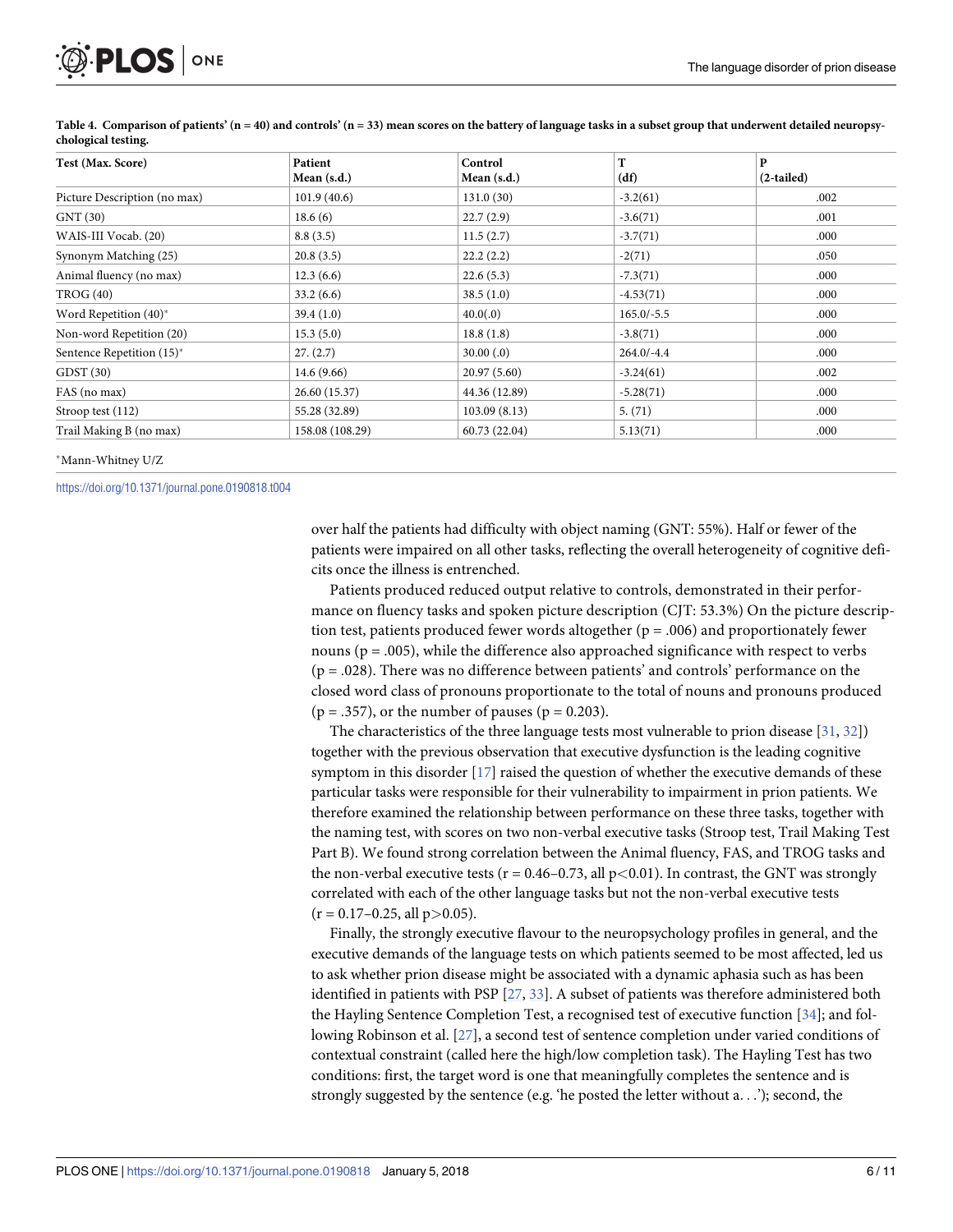

| Patient $(n = 14)$<br>Mean (s.d.) |               |                                   | p-value |
|-----------------------------------|---------------|-----------------------------------|---------|
| 8.79 (7.34)                       | 4.96(4.29)    | 2.09(38)                          | .043    |
| 39.31 (39.76)                     | 33.35 (34.46) | .48(37)                           | .631    |
| 19.00 (26.59)                     | 4.62(6.78)    | 2.62(37)                          | .013    |
| 5.43(5.80)                        | 2.65(2.62)    | 2.09(38)                          | .043    |
| 68.79 (42.22)                     | 36.85 (22.24) | 3.15(38)                          | .003    |
|                                   |               | Control $(n = 26)$<br>Mean (s.d.) | T(df)   |

#### Table 5. Comparison of patients (n = 40) and controls' (n = 33) performance on the Hayling and High/Low sentence completion tasks in a subset group that under**went detailed neuropsychological testing.**

<https://doi.org/10.1371/journal.pone.0190818.t005>

sentence still strongly suggests a response but the target is now a word that is completely unrelated to the sentence (e.g. 'the captain wanted to stay with the sinking. . ..GREEN'). The second condition therefore demands a degree of response inhibition for successful execution. In the high/low test of sentence completion the target word in each case is meaningful but in the first condition it is highly constrained by the sentence (e.g. 'to pay for the tickets he wrote a. . .'), while in the second condition the constraint is much lower (e.g. 'she had never known anyone so. . .'). The key characteristic of dynamic aphasia patients is that they are able to perform most language tasks, including highly constrained sentence completion tasks, satisfactorily but that they fail precisely in the condition in which they are required to produce words under levels of low constraint, that is, where there are numerous response options.

T-tests were performed to compare patients with controls' scores in the four conditions of these two tasks. As can be seen in Table 5 the symptomatic patients were slightly slower than the asymptomatic controls on all four timed tasks but this difference was not significant except on the test of sentence completion under low constraint.

# **Discussion**

This study aimed to thoroughly examine the language disorder frequently observed in prion disease, which is a component of well-established epidemiological criteria. We subjected a large, mixed population of prion disease patients to comprehensive assessment of speech and language skills, in addition to both the short cognitive examination and the full neuropsychological battery on which we previously reported [\[17\]](#page-10-0).

We took advantage of the repeated measures of the MRC Scale and its language component to address the question of the time point at which language problems assert themselves relative to the overall disease course, and rates of change of verbal and non-verbal components of functional assessments. We found *<*1% of patients in whom language was a leading symptom, or who might be diagnosed with a primary progressive aphasia. In general, language became compromised alongside abnormalities of other cognitive and neurological domains, but contrary to previous reports, deteriorated at a *slower rate*.

We previously demonstrated that although the cognitive effects of prion disease are pervasive, early disease is characterised by prominent executive impairment, parietal dysfunction, and a largely expressive dysphasia [[17](#page-10-0)]. In the present study we sought comprehensively to investigate all aspects of language function in this disease. Our results show that while, indeed, all aspects of language *can* become compromised in the context of more severe disease, it is just two specific aspects of language processing that are liable to be vulnerable early in the disease course: verbal fluency (Letter and category) and sentence comprehension. None of the other language tasks, from our comprehensive battery including repetition, semantics, naming and spontaneous speech production, were shown to be vulnerable to the same extent early in the milder stages of the disease.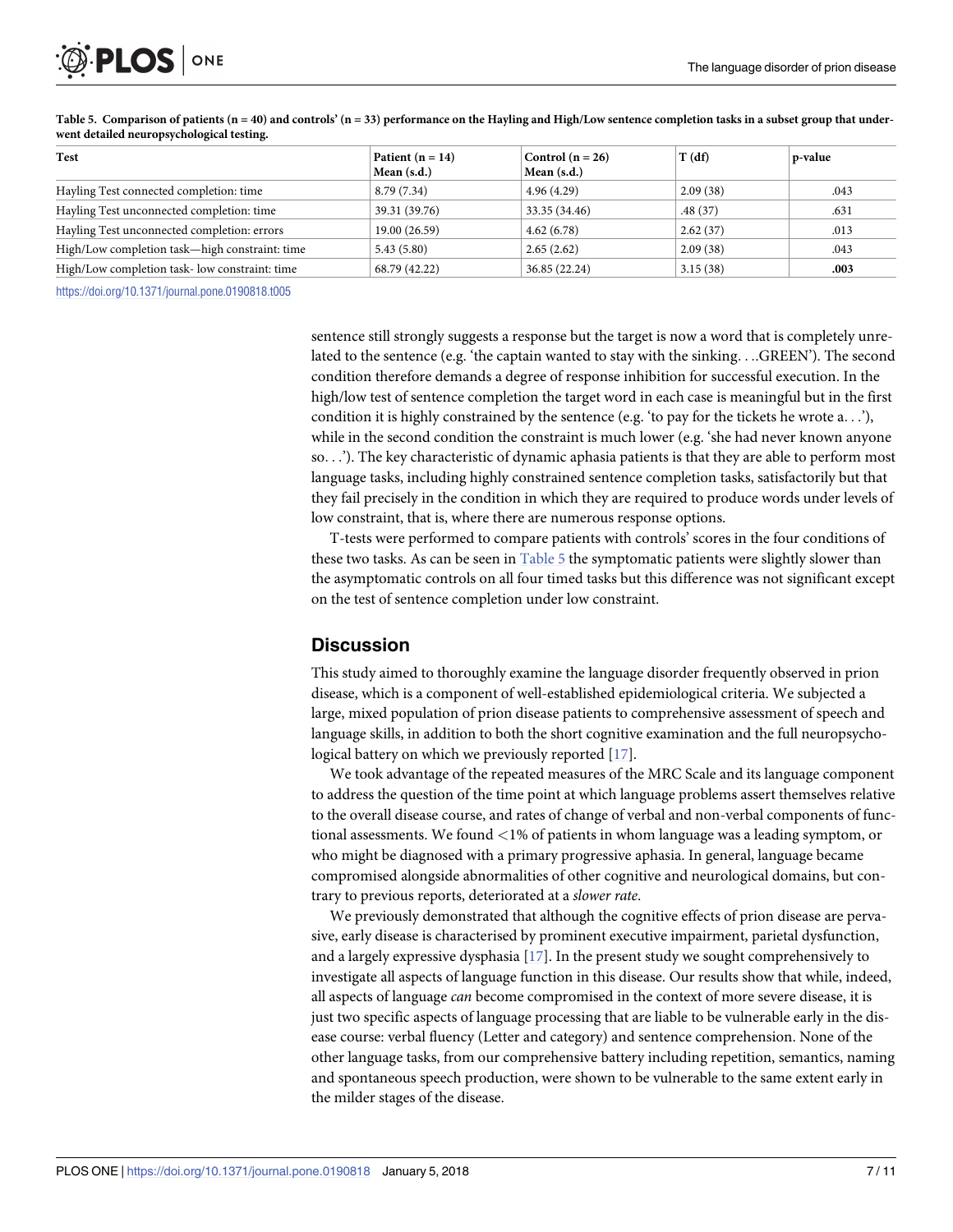<span id="page-7-0"></span>The present findings demonstrate clearly that, in general, prion patients do not display the cardinal signs of the three primary progressive aphasias—neither the semantic decline of progressive fluent aphasia, the phonological problems and speech apraxia central to PNFA, nor the hallmark dissociation between word and sentence repetition of logopenic aphasia. There is evidence of mildly reduced sentence and non-word repetition in some patients, at least some of which is likely accounted for by the presence of dysarthria. At the same time, the fact that almost half of the patients were impaired on all the language tasks confirms both the clinical impression and numerous reports suggesting that speech and language deficits are a common feature of the disease.

The verbal fluency and sentence comprehension tasks on which the patients perform most poorly are usually considered to be distinct from one another in their cognitive underpinnings: phonemic versus semantic fluency; spoken production versus comprehension. However, studies examining their respective task demands clearly demonstrate a striking overlap in their call on intact working memory for effective execution in each case [\[31,](#page-10-0) [32\]](#page-10-0).

To further explore the speculation that these language deficits reflect an executive rather than a phonological provenance, we examined and found strong correlations between these three language tasks in question and two non-language based executive tests, the Stroop test and the Trail Making Test Part B. At the same time, the GNT was shown to correlate with the language but not the executive tests. While not conclusive, this pattern of correlations is supportive of the idea that the patients' primary executive deficits may indeed be contributing to their poor performance on these tasks. This was further borne out in the observation that symptomatic patients tended to produce more errors than those who are asymptomatic but at risk on the unconnected condition of the Hayling Sentence completion task, a test requiring inhibition of a highly constrained response. It is important to note that the patients performed just as well as those at risk on the connected condition, indicating that it was not responding per se or response speed that was an issue.

We further sought to address the question of whether the patients' language problems might fall under the umbrella of a dynamic aphasia. Indeed, we found that patients performed poorly compared to controls on a test of word generation under conditions of low versus high contextual constraint. Again, it is important that there was no difference in the high constraint condition; patients' performance suffered precisely in the condition in which word selection was less determined by context, consistent with the pattern in patients identified as having dynamic aphasia [\[35\]](#page-10-0).

In our previous study, we suggested that amongst neurodegenerative diseases, prion disease resembles movement disorders with associated dementia syndromes including corticobasal degeneration (CBD), PSP, Amyotrophic lateral sclerosis (ALS), and perhaps Lewy body disease. The present findings further support that view, and the combination of executive deficits and dynamic aphasia we have identified in prion disease bears comparison especially with the cognitive profile of PSP [[35](#page-10-0), [36\]](#page-10-0). While there has been no large group study of language specifically in PSP, dynamic aphasia has been more often associated with that pathology than with any other neurodegenerative disorder [[37](#page-10-0)]. It should be noted that although this was our overall finding in a large group, it does not preclude the possibility of alternative language disorders in rare patients.

In summary, this study represents the largest and most comprehensive investigation of speech and language function and decline in prion disease yet undertaken. Using a combination of group and individual analyses, we have demonstrated that prion disease rarely presents as a primary progressive aphasia, nor can the language problems in prion disease be characterised in terms of the leading features of any of the three typical PPA's. Rather, speech and language decline is highly correlated with executive deficits, so performance is affected on tasks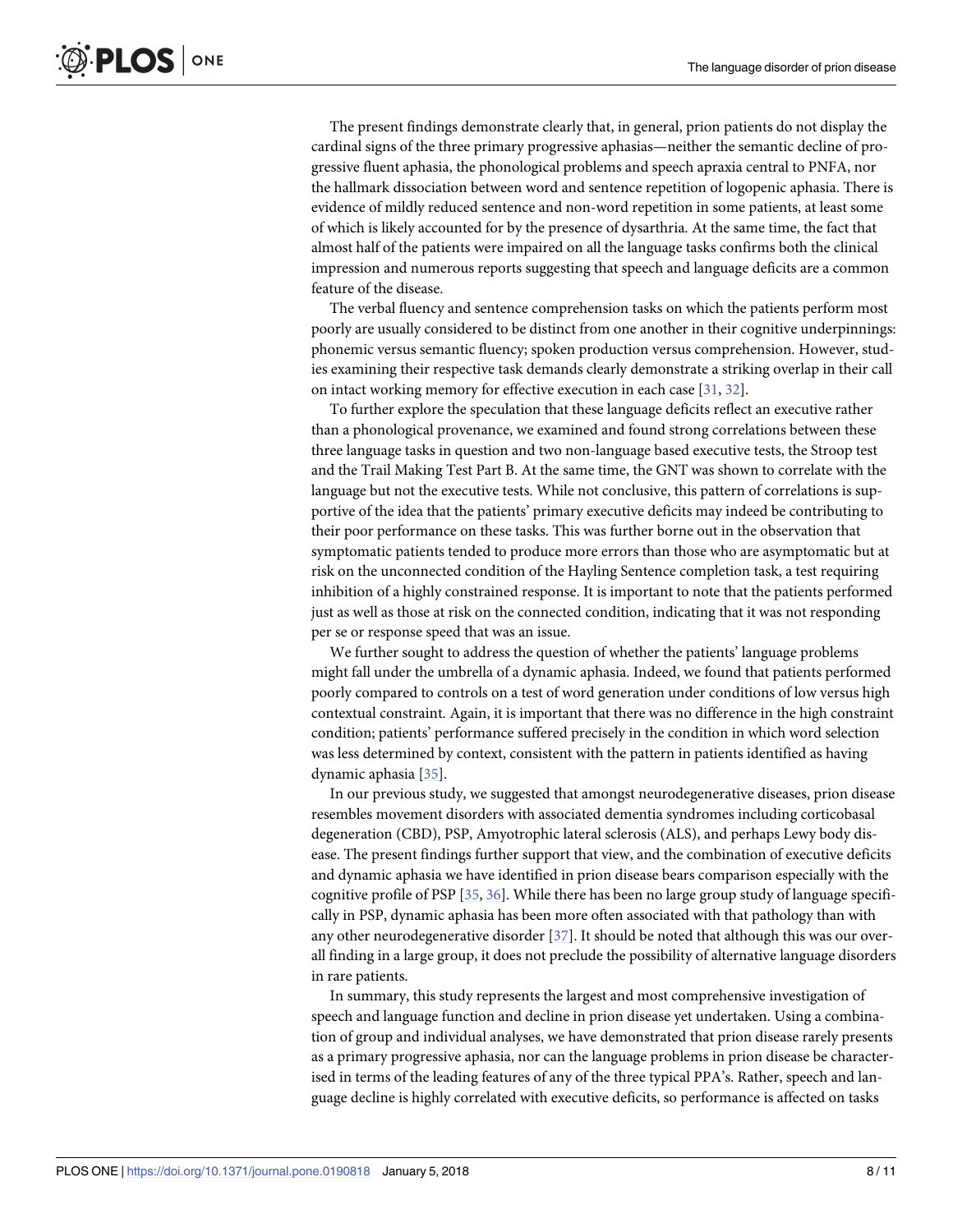calling most strongly on executive function and working memory–verbal fluencies and syntactic comprehension. This includes speech production under conditions of low contextual constraint characteristic of a dynamic aphasia. The present findings thus further confirm our previous observation that prion disease is properly considered within the constellation of degenerative movement disorders with a cognitive and language profile most like that seen in PSP. It points firmly to the appropriate language tests for optimal early detection of the disease.

# **Supporting information**

**S1 [File.](http://www.plosone.org/article/fetchSingleRepresentation.action?uri=info:doi/10.1371/journal.pone.0190818.s001) Full cohort MRC scores.** Total MRC Scale scores for all patients (n = 568). (XLSX)

**S2 [File.](http://www.plosone.org/article/fetchSingleRepresentation.action?uri=info:doi/10.1371/journal.pone.0190818.s002) Full neuropsychometry scores.** Neuropsychometry assessment scores for 40 CJD patients and 33 controls. Abbreviations: *gnt* (Graded naming test); *cjt* (Cookie jar theft picture description); *vocab* (WAIS-III vocabulary sub-test); *concrete\_syn* (Concrete synonym matching); *gdst* (Graded difficulty spelling test); *trog* (Test for reception of grammar); *rep\_non\_word* (Non-word repetition); *rep\_low\_word* (Low-frequency word repetition); *fas* (Verbal fluency); *animals* (Category fluency); *tmt\_b* (Trail-making test); *stroop* (Stroop test). (SAV)

**S3 [File.](http://www.plosone.org/article/fetchSingleRepresentation.action?uri=info:doi/10.1371/journal.pone.0190818.s003) Extended language test scores.** Additional language test (Hayling sentence completion and sentence completion under different degrees of constraint) for 14 patients with CJD and 28 controls.

(SAV)

# **Acknowledgments**

We thank the National Prion Disease Monitoring Cohort steering committee- C. Kennard, P. Mills, V. Farewell, P. Chinnery, A. Mackay, E. Riboli, R. Knight. We thank all the patients, their carers and families, who took part in the Cohort study and U.K. neurologists and the National CJD Research and Surveillance Unit for referring patients. We thank officials at the Department of Health, Medical Research Council Research Management Group staff, cochairs of the PRION-1 and Cohort trial steering committee, and our colleagues at the National CJD Research Surveillance Unit for establishing the National CJD referral arrangements, without which these studies would not have been possible. We thank all past and present colleagues at the NPC (formerly at St Mary's Hospital, London and now at the National Hospital for Neurology and Neurosurgery, Queen Square, London) in particular Kizzy Alner, Sylvia Gamazo-Navarro, Durre Siddique, Suvankar Pal, Thomas Webb, Diego Kaski, Janna Kenny,Dillip Gajulapalli, Nina Bjurstrom, Andrew Thompson, Marie-Claire Porter, Kathryn Prout, Nora Heard, Clare Morris, Rita Wilkinson, Chris Rhymes, Suzanne Hampson, Claire Petersen, Chris Carswell, Joanna Field, Elisabeth Morgan, Imogen Eastwood, Liz Ford, Jane Owen, Veronica O'Donnell, Michele Gorham, Ekaterina Kassidi, and Colm Treacy and at the Medical Research Council Clinical Trials Unit, in particular Michael Ranopa, Geraldine Keogh, Moira Spyer, Debbie Johnson, Liz Brodnicki, and Patrick Kelleher.

# **Author Contributions**

**Conceptualization:** Diana Caine, Peter Rudge, Simon Mead.

**Data curation:** Diana Caine, Philippa Crabb.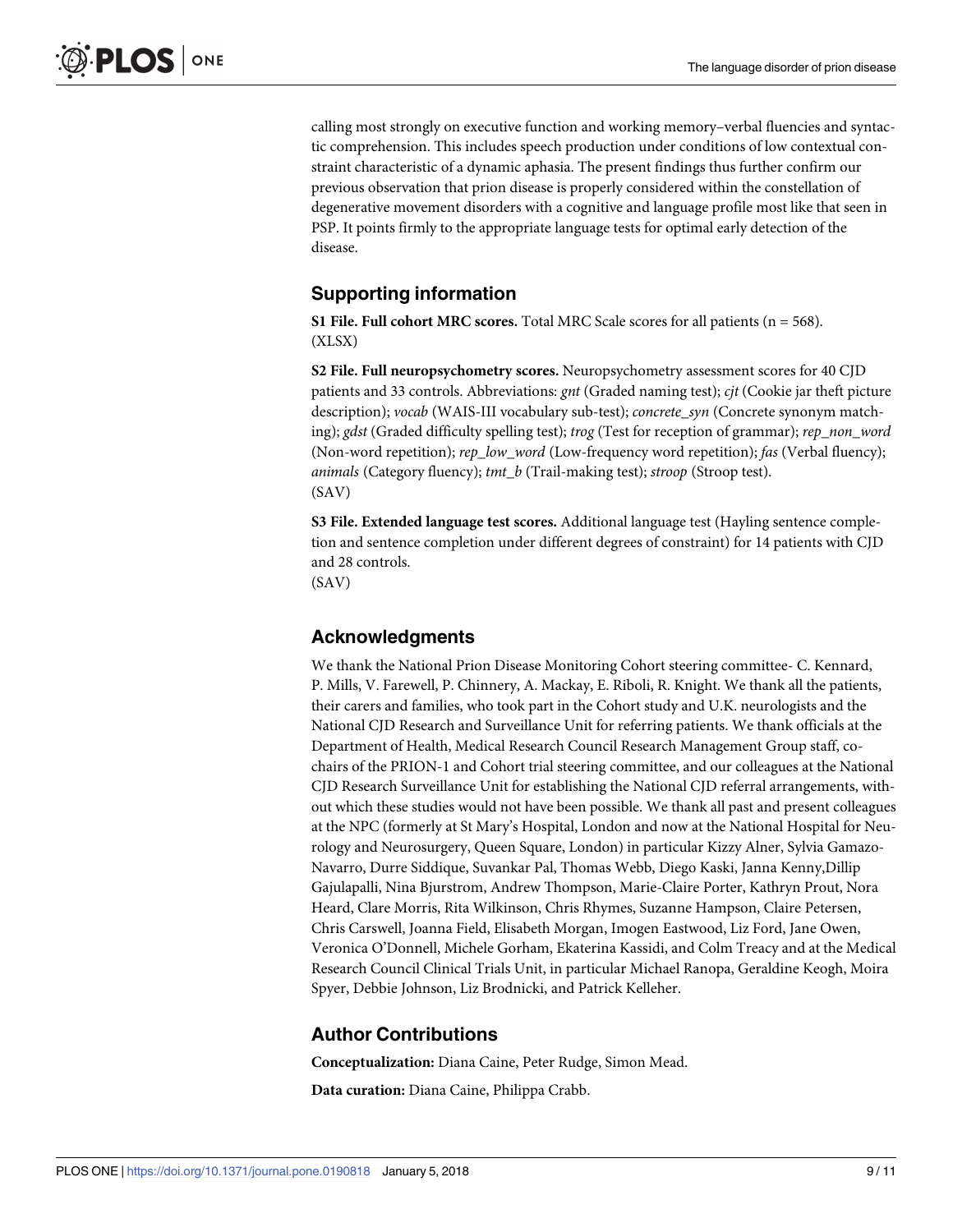<span id="page-9-0"></span>**Formal analysis:** Diana Caine, Akin Nihat, Philippa Crabb, Simon Mead.

**Funding acquisition:** John Collinge, Simon Mead.

**Investigation:** Diana Caine, Akin Nihat, Peter Rudge.

**Methodology:** Diana Caine, Peter Rudge, John Collinge, Simon Mead.

**Resources:** Lisa Cipolotti, John Collinge.

**Supervision:** Lisa Cipolotti, John Collinge, Simon Mead.

**Writing – original draft:** Diana Caine, Akin Nihat.

**Writing – review & editing:** Diana Caine, Akin Nihat, Philippa Crabb, Peter Rudge, Lisa Cipolotti, John Collinge, Simon Mead.

### **References**

- **[1](#page-1-0).** Gorno-Tempini ML, Hillis AE, Weintraub S, Kertesz A, Mendez M, Cappa SF et al. Classification of primary progressive aphasia and its variants. Neurology. 2011 Mar 15; 76(11):1006–14. [https://doi.org/10.](https://doi.org/10.1212/WNL.0b013e31821103e6) [1212/WNL.0b013e31821103e6](https://doi.org/10.1212/WNL.0b013e31821103e6) Epub 2011 Feb 16. PMID: [21325651](http://www.ncbi.nlm.nih.gov/pubmed/21325651)
- **[2](#page-1-0).** Kirshner HS. Frontotemporal dementia and primary progressive aphasia, a review. Neuropsychiatric disease and treatment. 2014; 10:1045. <https://doi.org/10.2147/NDT.S38821> PMID: [24966676](http://www.ncbi.nlm.nih.gov/pubmed/24966676)
- **[3](#page-1-0).** Santos-Santos MA, Mandelli ML, Binney RJ, Ogar J, Wilson SM, Henry ML et al. Features of patients with nonfluent/agrammatic primary progressive aphasia with underlying progressive supranuclear palsy pathology or corticobasal degeneration. JAMA neurology. 2016 Jun 1; 73(6):733–42. [https://doi.org/10.](https://doi.org/10.1001/jamaneurol.2016.0412) [1001/jamaneurol.2016.0412](https://doi.org/10.1001/jamaneurol.2016.0412) PMID: [27111692](http://www.ncbi.nlm.nih.gov/pubmed/27111692)
- **4.** Krasnianski A, Schulz-Schaeffer WJ, Kallenberg K, Meissner B, Collie DA, Roeber S et al. Clinical findings and diagnostic tests in the MV2 subtype of sporadic CJD. Brain. 2006 May 23; 129(9):2288–96.
- **[5](#page-1-0).** Martory MD, Roth S, Lövblad KO, Neumann M, Lobrinus JA, Assal F. Creutzfeldt-Jakob disease revealed by a logopenic variant of primary progressive aphasia. European neurology. 2012; 67(6):360– 2. <https://doi.org/10.1159/000336796> PMID: [22614571](http://www.ncbi.nlm.nih.gov/pubmed/22614571)
- **[6](#page-1-0).** El Tawil S, Chohan G, Mackenzie J, Rowe A, Weller B, Will RG et al. Isolated language impairment as the primary presentation of sporadic Creutzfeldt Jakob Disease. Acta Neurologica Scandinavica. 2017 Mar 1; 135(3):316–23. <https://doi.org/10.1111/ane.12600> PMID: [27072062](http://www.ncbi.nlm.nih.gov/pubmed/27072062)
- **[7](#page-1-0).** Collinge J. Prion diseases of humans and animals: their causes and molecular basis. Annual review of neuroscience. 2001 Mar; 24(1):519–50.
- **[8](#page-1-0).** Gass CS, Luis CA, Meyers TL, Kuljis RO. Familial Creutzfeldt-Jakob disease: A neuropsychological case study. Archives of clinical neuropsychology. 2000 Feb 29; 15(2):165–75. PMID: [14590560](http://www.ncbi.nlm.nih.gov/pubmed/14590560)
- **9.** Hillis AE, Selnes O. Cases of aphasia or neglect due to Creutzfeldt-Jakob disease. Aphasiology. 1999 Sep 1; 13(9–11):743–54.
- **10.** Mandell AM, Alexander MP, Carpenter S. Creutzfeldt-Jakob disease presenting as isolated aphasia. Neurology. 1989 Jan 1; 39(1):55-. PMID: [2642613](http://www.ncbi.nlm.nih.gov/pubmed/2642613)
- **11.** Shuttleworth EC, Yates AJ, Paltan-Ortiz JD. Creutzfeldt-Jakob disease presenting as progressive aphasia. Journal of the National Medical Association. 1985 Aug; 77(8):649. PMID: [3900429](http://www.ncbi.nlm.nih.gov/pubmed/3900429)
- **[12](#page-1-0).** Snowden JS, Mann DM, Neary D. Distinct neuropsychological characteristics in Creutzfeldt-Jakob disease. Journal of Neurology, Neurosurgery & Psychiatry. 2002 Dec 1; 73(6):686–94.
- **[13](#page-1-0).** Matthews W B. Creutzfeldt-Jakob disease. In Frederiks J.A.M. (Ed), Handbook of Clinical Neurology, 1985, 46
- **[14](#page-1-0).** Alner K, Hyare H, Mead S, Rudge P, Wroe S, Rohrer JD et al. Distinct neuropsychological profiles correspond to distribution of cortical thinning in inherited prion disease caused by insertional mutation. J Neurol Neurosurg Psychiatry. 2011 Jan 1:jnnp-2011.
- **[15](#page-1-0).** Allegri RF, Bartoloni L, Iturry M, Romero C, Begué C, Sevlever G et al. MM1+ 2C Sporadic Creutzfeldt-Jakob Disease Presenting as Rapidly Progressive Nonfluent Aphasia. Journal of Alzheimer's Disease. 2014 Jan 1; 39(1):13–7. <https://doi.org/10.3233/JAD-130350> PMID: [24121954](http://www.ncbi.nlm.nih.gov/pubmed/24121954)
- **[16](#page-1-0).** Jacquin A, Deramecourt V, Bakchine S, Maurage CA, Pasquier F. Unusual features of Creutzfeldt– Jakob disease followed-up in a memory clinic. Journal of neurology. 2014 Apr 1; 261(4):696–701. <https://doi.org/10.1007/s00415-014-7246-6> PMID: [24477491](http://www.ncbi.nlm.nih.gov/pubmed/24477491)